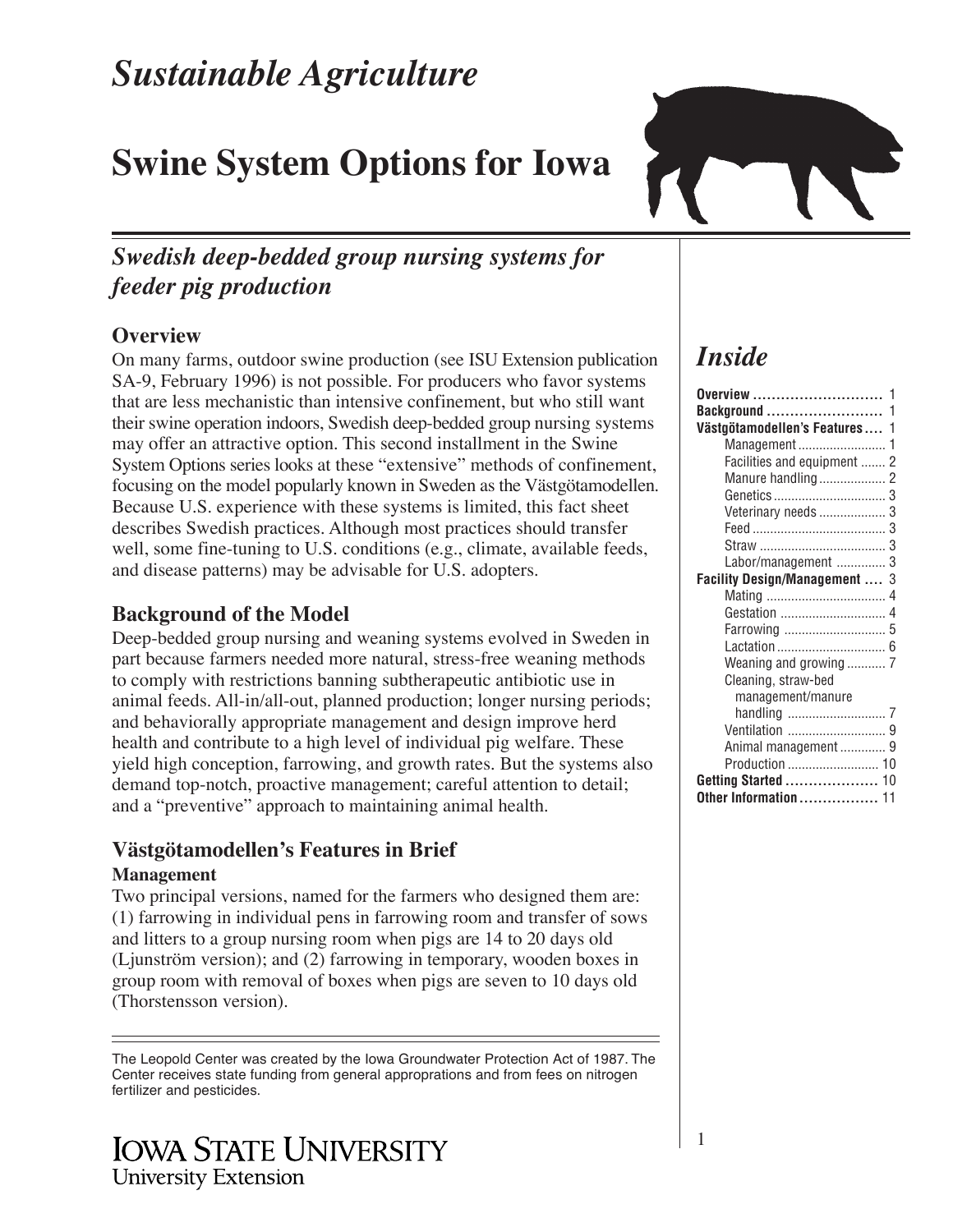- Planned production; sow herd divided into stable subgroups of eight to 12 sows (smaller subgroups are better); 23-week reproductive cycle; natural and artificial insemination (AI).
- Weaning initiated by sows and completed by removing sows and returning them to mating when pigs are five to six weeks old.
- Growth of pigs to 55 to 60 pounds in nursing rooms; finishing in separate facility.
- Loose housing in all phases for Thorstensson and in all but farrowing for Ljunström version.
- All-in/all-out farrowing, nursing, and growing.
- Ad libitum (ad lib) feeding for sows and litters in lactation; once or twice a day feeding in gestation and breeding (about half the farms feed twice a day); water ad lib in all phases.
- No subtherapeutic antibiotics or other growth promotants in the feed.

Fewer farms use the Thorstensson version than the Ljunström version. A recent variation not covered here is to keep sows and litters together in Ljunström-type farrowing pens until weaning when sows are returned to mating and litters are moved to deep-bedded growing rooms.

#### **Facilities and equipment**

Well-insulated and ventilated buildings for pigs and worker comfort; layouts designed for easy movement of pigs between rooms.

- Minimum 11-foot high ceilings; concrete floors with floor drains under the waterers.
- Two bowls or two nipple waterers recommended for sows; two bowls or four nipple waterers recommended for small pigs.
- Four-foot-wide alleys for feeding, walking from room to room, and moving pigs.
- Natural lighting supplemented by artificial lighting.
- Space requirement for boars; 64 to 74 square feet per individual (higher figure if no separate dunging area is provided).
- Space requirements for sow and litter in pens (Ljunström) and boxes (Thorstensson):
	- pens with manure gutter—54 sq. ft. exclusive of gutter
	- pens without manure gutter—64 sq. ft.
	- boxes—48 sq. ft. (6x8) are used, but 64 or more sq. ft. are better; doorways cut into front to fit dimensions of entering sow, and with 16-in. thresholds, including a roller top, to contain newborn pigs
- Minimum space requirements in group rooms (exclusive of feeding area):
	- gestation and mating—27 sq. ft. per sow
	- lactation—81 sq. ft. per sow and litter
- Individual sow feeding stalls in gestation and mating, 20 to 22 inches wide by 7 feet long on concrete platform 16 inches higher than floor of bedded area, to allow for buildup of bed.
- Five- to 6-foot-wide feeding platform, 12 inches higher than floor of bedded area, located along width of farrowing/nursing rooms, with pig creep area sectioned off.

#### **Manure handling**

Large outdoor doors to each group room; skid steer loader removes soiled bedding. Solid handling in farrow-to-feeder farms. Both liquid and solid in farrow-to-finish farms. Ten-month, outdoor storage on concrete platforms for soiled bedding; concrete "tanks" for liquid manure set in ground below frost level but above groundwater level. Liquid manure storage required to be covered; straw crust qualifies as cover. Manure incorporated within 24 hours of spreading.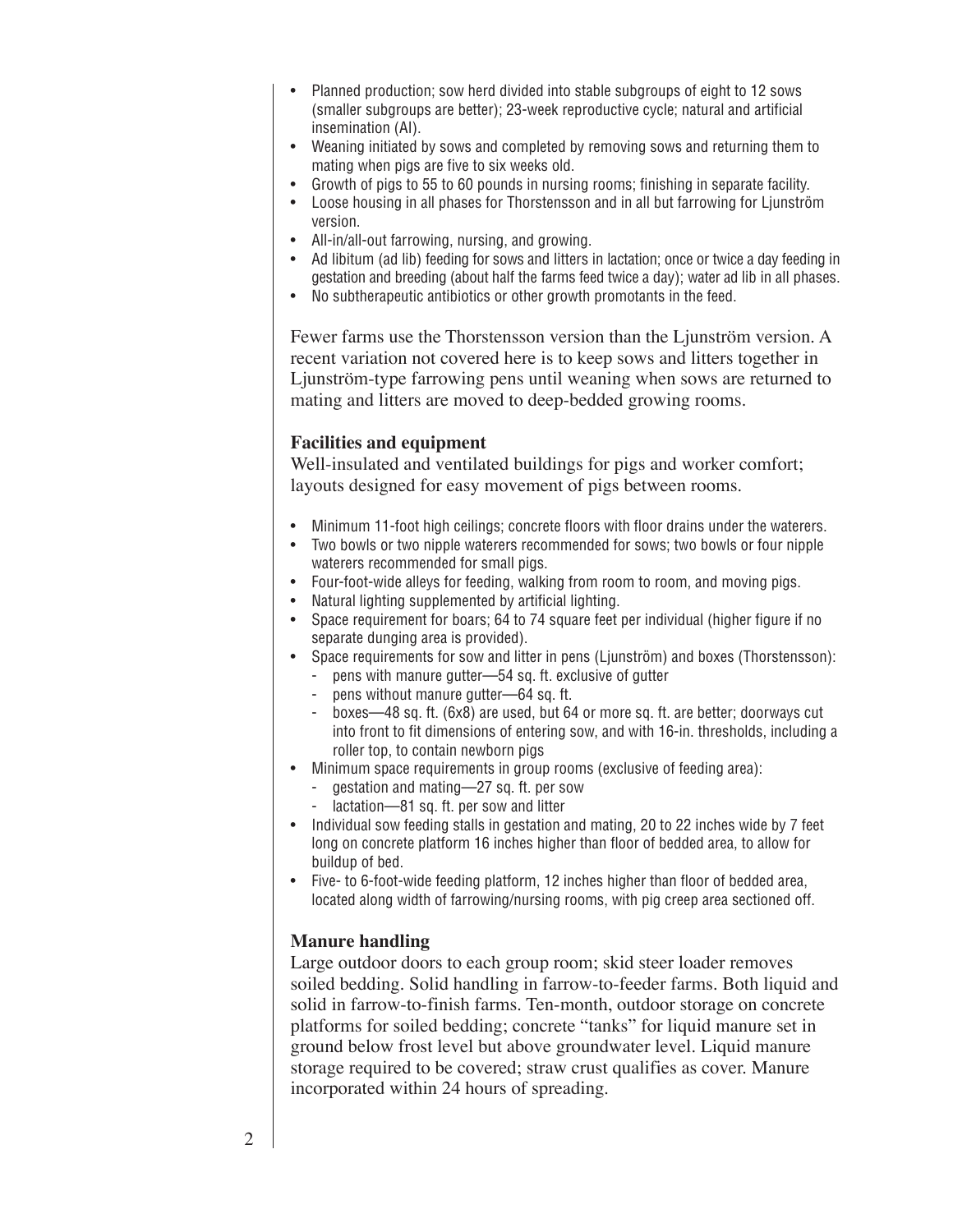#### **Genetics**

Swedish Landrace-Yorkshire sows (which have good mothering abilities) bred to terminal Hampshire boards (which are lean) produce highquality market hogs (60 percent average lean carcass). Some culling after second parity to select for good mothers, if necessary.

#### **Veterinary needs (common to most Swedish farms)**

All medicating by Swedish producers surveyed is done under veterinary supervision; medicines available only with veterinary prescription. Sows vaccinated for parvo and erysipelas; ivermectin used to control parasites and worms. Pigs processed at three to four days old and receive iron injections only. Castration but no tail docking allowed. Most farmers file (rather than clip) needle teeth with a portable electric grinder.

#### **Feed (common to most Swedish farms)**

Small grains with supplements; typical dry mix of wheat, oats, and barley, plus soybean meal or other protein source with vitamins and minerals. Liquid feed mixed on many farms; fresh whey forming 65 to 75 percent of mix.

#### **Straw**

Between 1.7 to 2.2 tons/sow/year. Correspond to around five or six 750 pound round bales/sow/year. Wheat and barley straw are preferred over oats due to superior absorbency; straw preferred to shavings or sawdust for the same reason.

#### **Labor/management**

Averages about 18 hours/sow/year for farms that keep labor records. Lower than conventional systems for repairs, cleaning, moving, medicating, assistance at farrowing, etc.; higher for observation, management, and planning.

### **Facility Design and Management**

Figure 1. Example layout, Ljungström system. Farrowing every two weeks, 110 sows, 4boars, 11 groups, 10 sows per group, 5-week weaning. When farrowing every 3weeks, with 6-week weaning, use 5 rather than 7 farrow/nursery rooms. (For Thorstensson version, convert farrowing rooms to group farrow/nursing rooms.)

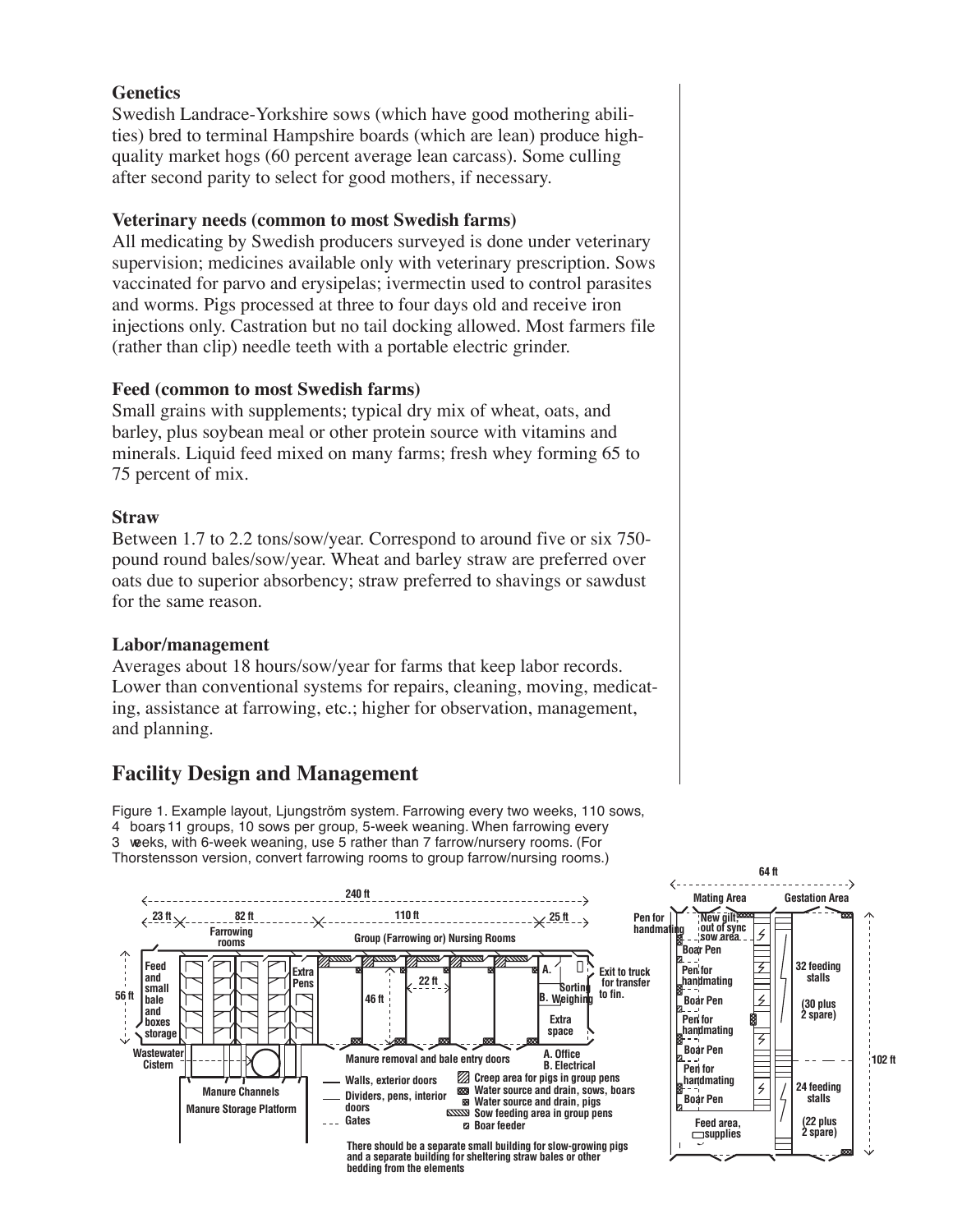

**Mating Center.**

*Sows in a subgroup must conceive and bear litters within a few days of each other.*

> *Individual feeding stalls in mating and gestation ensure that sows get enough feed.*

**Mating, insemination, and conception**

Sows in a subgroup must conceive and bear litters within a few days of each other. In a group room, more than five days' difference in ages between youngest and oldest pigs can lead to starvation, increased injuries, and mortality among the youngest pigs. Hence, mating is the most critical stage. Ad lib feed during lactation and freedom to control nursing help sows maintain condition. Sows are ready for mating naturally within a few days of returning to breeding from group nursing rooms. The excitement of the move and nose-to-nose contact with boars in adjacent pens speed onset of estrus. A combination of handmating and AI is used. One boar can mate a maximum of two times a day for four days. This breeding regimen in conception rates above 90 percent and high average litter sizes.

Egg implantation occurs from 10 to 28 days after conception. Newly mated sow groups can join other pregnant sows in the gestation area directly after mating. Any fighting will take place within the first two days of the new group's introduction, before implantation begins. However, some farmers prefer to have pens adjacent to the mating areas where newly mated subgroups can be held for observation for four weeks following mating. Sows returning to heat can be detected easily; others are moved to the gestation area when pregnancies have been established.

#### **Gestation**

Several sow subgroups are in the dry sow area at the same time. How many will depend on how many subgroups are in the herd and how many weeks there are between breedings. Each member of a subgroup is similarly marked or tagged. Each subgroup spends about 12 weeks in this area.

Individual feeding stalls in mating and gestation ensure that sows get enough feed. Stalls can be locked from behind while sows are eating, preventing aggressive sows from claiming a neighbor's feed. While sows are eating, is a convenient time to clean or add bedding. Stalls can be used as a place to treat individual sows. The front of each stall opens individually onto the feeding alley. When a subgroup of sows is ready to farrow, this makes it easy to move the subgroup to the farrowing area.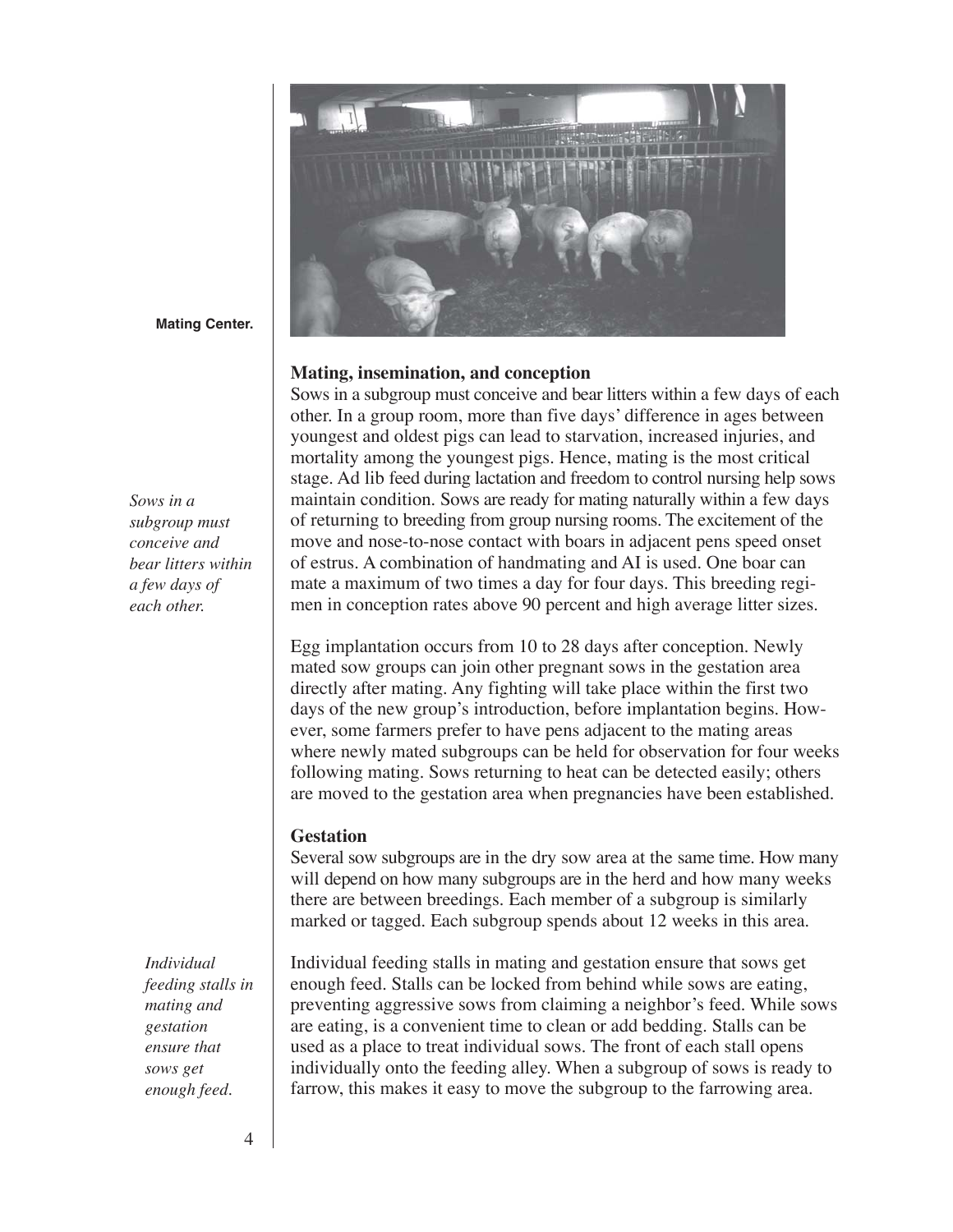

A single female introduced alone to an established dry sow group may be injured. New gilts or out-of-sync sows are added to an established dry sow group only if they already form a stable subgroup of at least three, but preferably five to six, sows and/or gilts. The established group appears to have more "respect" for sows entering as part of a group. This is the only way to introduce gilts or out-of-sync sows in the Thorstensson system.

Space and abundant straw for comfort and occupation help maintain peaceful relations among sows. A minimum meeting distance of 6.5 feet between adult hogs permits lower ranking animals to show their submissiveness by turning aside, thus avoiding a fight. The right mix of straw, manure, urine, and air in the beds also starts and sustains the composting. (It is important never to let the straw bed become wet.)

#### **Farrowing**

In the Ljunström version, sows farrow in a farrowing room in conventional Swedish farrowing pens and are moved with their litters to deepbedded, group nursing rooms when litters are 14 to 20 days old.

Farmers using the Ljunström system can take advantage of this move to introduce gilts or return out-of-sync sows to a group. Farmers first move gilts and their litters to the nursing room and allow them to get acclimated. Then, they bring in out-of-sync sows and small sows from the established group together with their litters. Finally, old sows in the group are added with their litters. This "move" can take an entire day. Occupied with their litters and the new situation, sows do not seem interested in fighting.

In the Thorstensson system, a few days before a group is due to farrow, the farmer begins to prepare the group room. First, wooden farrowing boxes are assembled and fastened to the room walls. Then the boxes are deeply bedded (at least eight inches deep) with loose straw. Sows are brought into the room one to two days prior to farrowing.

As farrowing nears, each sow selects a box and begins to build a nest. A favorable layout of the room, with nest boxes along the sides and light bedding in the area outside the boxes, discourages sows from farrowing outside the boxes. However, if farmers notice that a sow appears to be

**Gestation/dry sow area.**

*Space and abundant straw for comfort and occupation help maintain peaceful relations among sows.*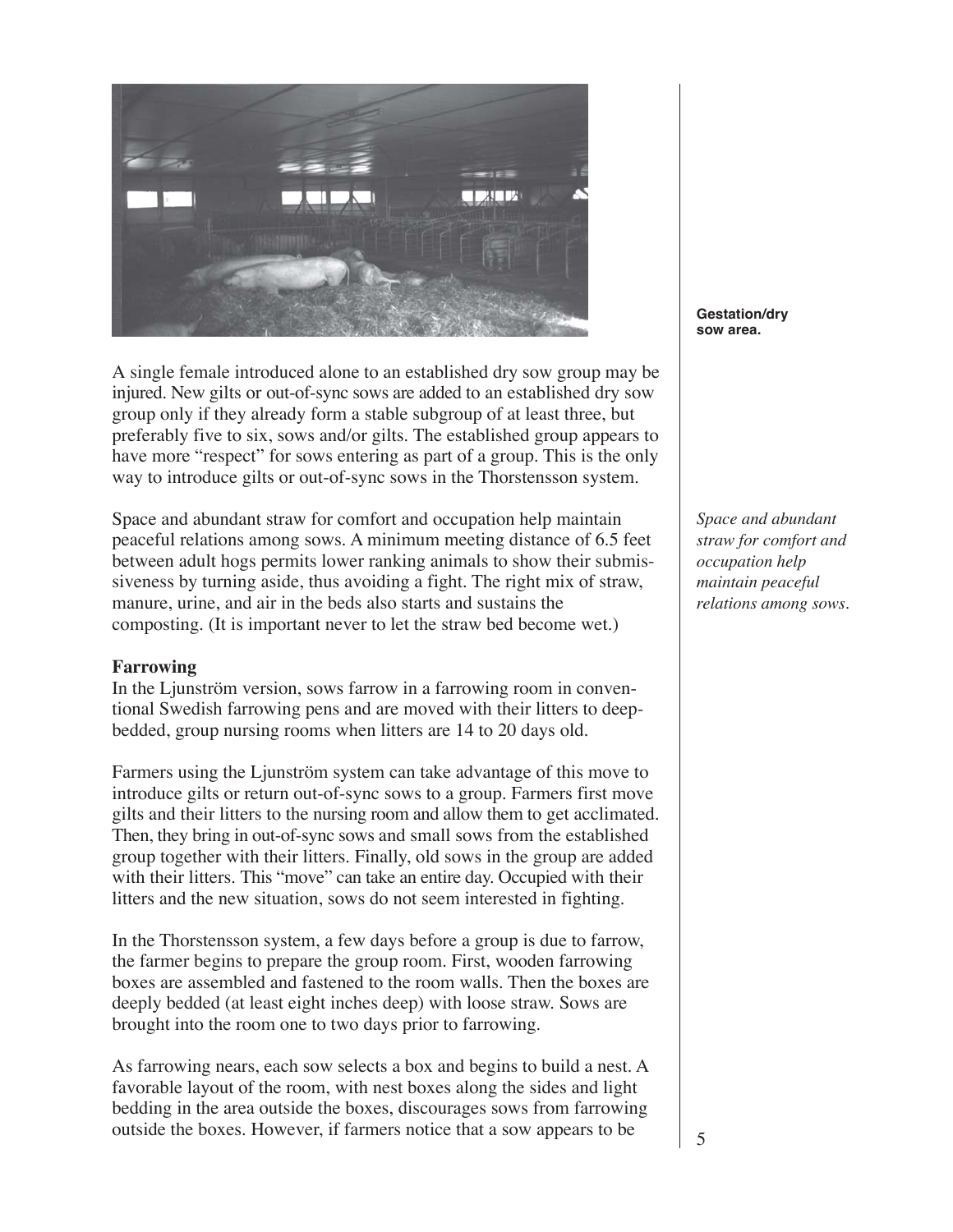

**Typical Swedish farrowing pen (Ljungström system).**

> starting a nest outside, they herd the sow to a box and lock her in until she has farrowed. If farrowing already has begun outside, farmers let her continue and, when all pigs have been born, carry them to an empty box. The sow follows and accepts the box as her nest.

Prior to entering her box, a good mother emits loud grunts to warn her pigs of her presence. She then climbs slowly into the box, using her snout to make a furrow in the straw and push pigs aside before she lies down.

Boxes are removed and sows and litters are allowed to mingle when pigs are seven to 10 days old and strong enough to climb over the rollers to follow their mothers.

#### **Lactation**

During the first days alone in the farrowing pen or box with their mother, pigs become familiar with her smell and voice, and bonding occurs. Pigs also establish a "teat order" that they stick to throughout the nursing period. Later, when they are in a group with other sows and litters, they can locate their mother easily when she begins calling them to nurse. Since milk letdown lasts only 20 seconds, pigs need to be able to distinguish their mother's call from those of others in the group and reach her quickly. Therefore, extraneous noise levels must be kept low, under 45 decibels. Special ventilation systems, capable of moving large volumes of air at low speeds, help keep the rooms quiet and animals comfortable.



**Thorstensson farrowing box.**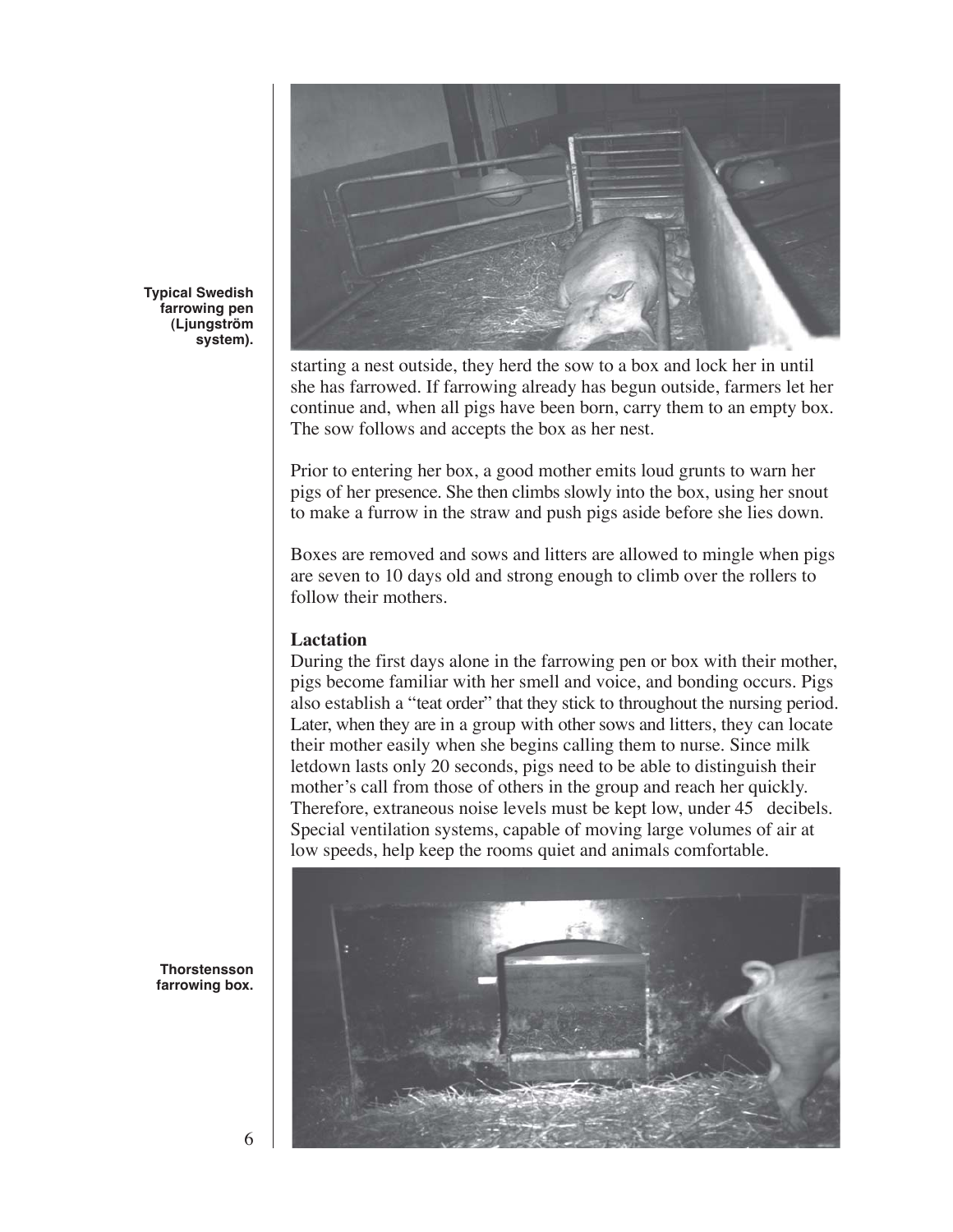Feed and water are provided ad lib. The feeding area runs along the front of the room. A creep area is sectioned off for pigs. Water supply is sized for pigs and sows. Sow and pig waterers should be some distance from each other; otherwise some sows, who like to lie where it is cool, will block the pigs from their waterers.

#### **Weaning and growing**

Gradually, nursings shift from being initiated by sows to pigs taking more initiative. As pigs grow, sows instinctively begin restricting the number of nursings to preserve their own fitness. The Swedish animal welfare act requires that pigs not be weaned before four weeks of age, but Swedish farmers prefer weaning at five to six weeks to coincide with sow reproductive cycles. This also gives pigs a chance to learn to eat by their mothers' sides, become accustomed to solid food, and develop their natural immune system. Weaning is accomplished by removing sows from the rooms. Their smells remain, reducing the stress of weaning. Farmers place fresh straw over the tops of the bed before weaning to protect pigs from coming into contact with harmful bacteria when they sniff the bed looking for their mothers. Pigs remain in the room until they are 11 to 12 weeks of age, or 55 to 60 pounds. Then, they are transferred to the farm's finishing operation or sold to a finisher.

#### **Cleaning, straw-bed management, and manure handling**

Because pigs eat the straw, it must be stored indoors to ensure that it is of good quality and does not contain mold or toxins that can cause abortions, stillbirths, or lowered immunity levels.

In the gestation rooms, beds are allowed to build up and are cleaned out with a skid steer loader three to four times a year. The mating areas become dirty sooner and are cleaned out more often. If a farm has a separate farrowing room, soiled pens are cleaned and pressure-washed every time a sow group with litters leaves to go to group nursing. Group nursing rooms are cleaned out and pressure-washed after the growers leave and before a new group enters.

Two critical factors affect performance of deep-straw beds: the carbon/ nitrogen (c/n) ratio in the soiled bedding and moisture content of the beds. Ammonia emission is a function of the carbon/nitrogen ratio of animal manures. In the deep-straw beds of Swedish swine housing systems, the right amount of straw and correct management can prevent ammonia (and corresponding odor) emissions.

A minimum c/n ratio of 30:1 is required to prevent ammonia emission. As the ratio falls from this level, ammonia increases. Adding straw to manure already in a room raises the c/n ratio slowly, but it takes a long time and a great deal of straw. Meanwhile, ammonia is being given off. For a room with 8 to 10 sows, Swedish farmers begin with two 750-pound, round bales of straw in the room before animals enter. Starting with an extremely high c/n ratio (60:1 or 70:1), allows carbon to capture nitrogen in the urine and manure. Thereafter, farmers manage the beds closely, adding a 750-pound

*Weaning is accomplished by removing the sows from the rooms. Their smells remain, reducing the stress of weaning.*

*Two critical factors affect performance of deep-straw beds: the carbon/ nitrogen ratio in the soiled bedding and moisture content of the beds.*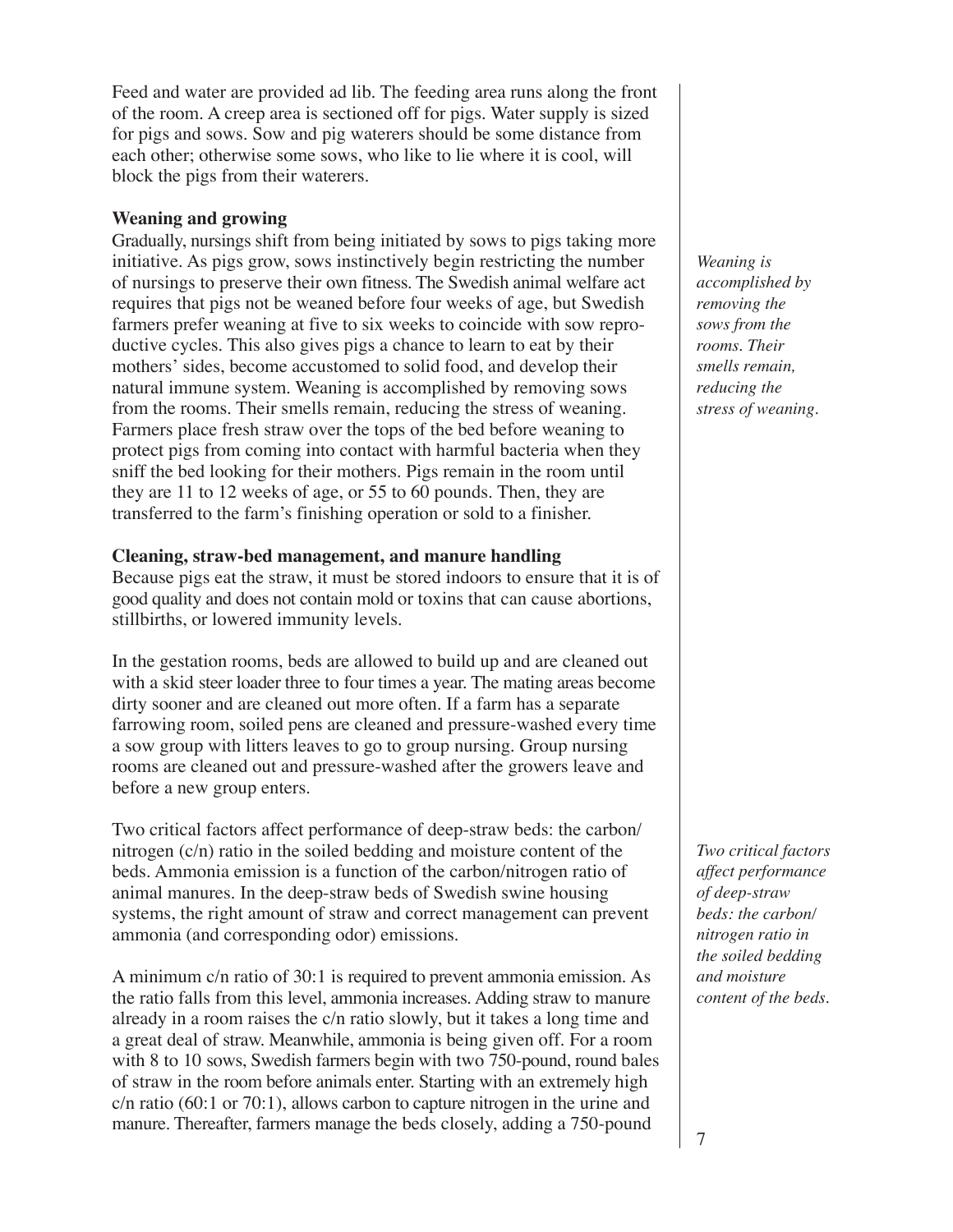

**Group nursing room.**

*Cut (rather than chopped) straw gives a bouyancy to the beds that allows air to enter and begin the composting process.*

bale each week and placing fresh straw over wet spots daily to keep bed surfaces clean and dry. Peat can be used beneath the straw to help absorb moisture.

Moisture content of the bed should be somewhere between 40 and 60 percent to start and sustain composting. Cut (rather than chopped) straw gives a buoyancy to the beds that allows air to enter and begin the composting process. Composting destroys any pathogens or parasites present in the manure. When moisture content is below 40 percent and the c/n ratios are above 35:1, the bed will still compost, but more slowly. But if the moisture content of the beds is above 60 percent, beds become malodorous, cold, and wet. A cold, wet, anaerobic bed is bad for health and growth rates. It can lead to discontented or agitated sows that can, in turn, cause pig crushing and starvation.

If insufficient straw is used, and the bed become anaerobic, there is no way to restore aerobic conditions. One must either clean the room out and start over right away or, if beds have been allowed to become anaerobic in one of the group nursing rooms, farmers must wait until they have moved the current group of pigs and try again with the next group.

Wastewater drains from bedded pens into cisterns and is either spread separately with manure tanks or periodically pumped over stacked, soiled bedding and spread with the solids. Composting that begins in the rooms continues in the outside storage. Stillborns and crushed pigs are disposed of deep in the compost.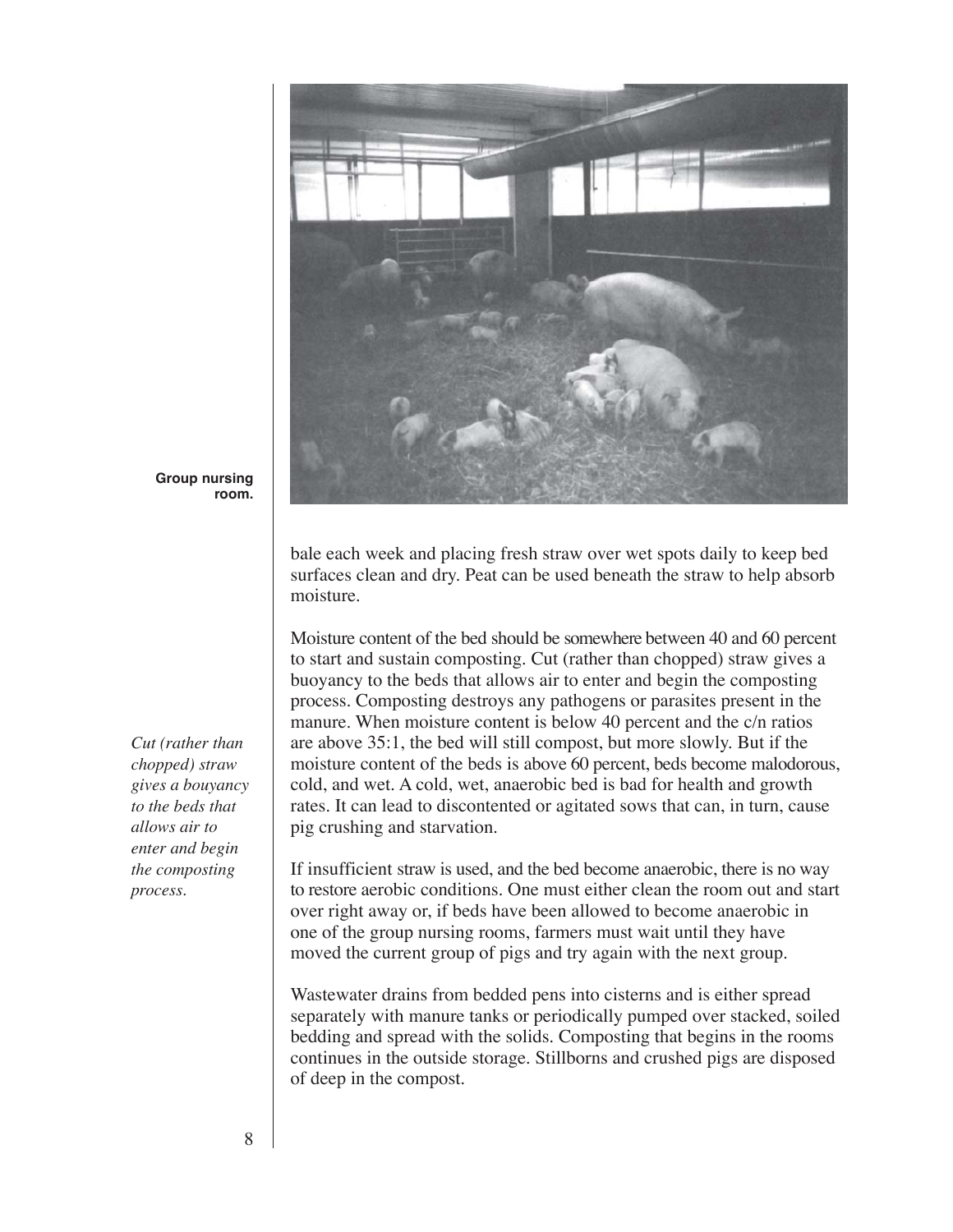#### **Ventilation**

A properly functioning ventilation system is critical in deep-bedded housing. While temperature and air speeds are somewhat less critical for housing adult hogs, Swedish farmers use insulated, draft-free, and quiet but well-ventilated rooms for group farrowing and nursing. Minimum ventilation rate should be regulated according to relative humidity in the room. The recommendations for ventilation rates are:

- 25 cfm, plus, per sow/litter for the minimum or continuous rate (to maintain relative humidity between 70 and 80 percent)
- +60 cfm per sow/litter for the mild weather (fall/spring) rate
- +400 cfm per sow/litter for the "summer" rate
- +450 cfm for every 10 weaned pigs to 55 pounds

Composting beds give off heat, moisture, and carbon dioxide. It is important to move a large volume of air efficiently, particularly in summer, but at low air speeds and noise levels. Hence it is important to have a sufficient number of air inlets in each room with efficient air outtake.

Drafts or pockets of chilly air in the room, too high or low room temperatures, or too much humidity in the atmosphere interferes with normal pig behaviors and foster illness and discontent. Sows may cluster in non-drafty parts of the room. Pigs may not want to leave the warm beds when their mothers enter the boxes to nurse. Both situations can increase pig injuries and mortality. If the atmosphere is "satisfactory," sows will be positioned evenly throughout the room.

A common mechanical ventilation method used in Sweden is to have the entire ceiling serve as the air intake. The "breathing" ceiling consists of a porous, woven plastic canvas, supported by slats on the underside with a three- to four-inch layer of insulating material on the side facing the attic. An outtake vent in each room is connected to a "chimney" or air duct running to the roof through the attic. Outtake fans are located far up in the chimneys, close to the roof, keeping noise in the rooms at acceptable levels. Outside air brought into the attic from vents under the eaves is warmed by the insulating material as it is drawn down into the room by the outtake fans.

#### **Animal management**

Swedish farmers using deep-bedded group nursing systems say they "fit the system to the animal rather than the animal to the system." Assuring optimal performance from pigs in extensive confinement requires organization, excellent stockmanship, and an appreciation of pig behaviors and of the individuals in one's own herd. Swedish farmers say one needs "the farmer's eye" or to see things "through the eyes of pigs." These systems work best for farmers who are proactive managers, pay close attention to details, enjoy working with pigs, and like to see good results from contented animals in a clean, well-kept environment.

*Drafts or pockets of chilly air in the room, too high or low room temperatures, or too much humidity in the atmosphere will interfere with normal pig behaviors and contribute to illness and discontent.*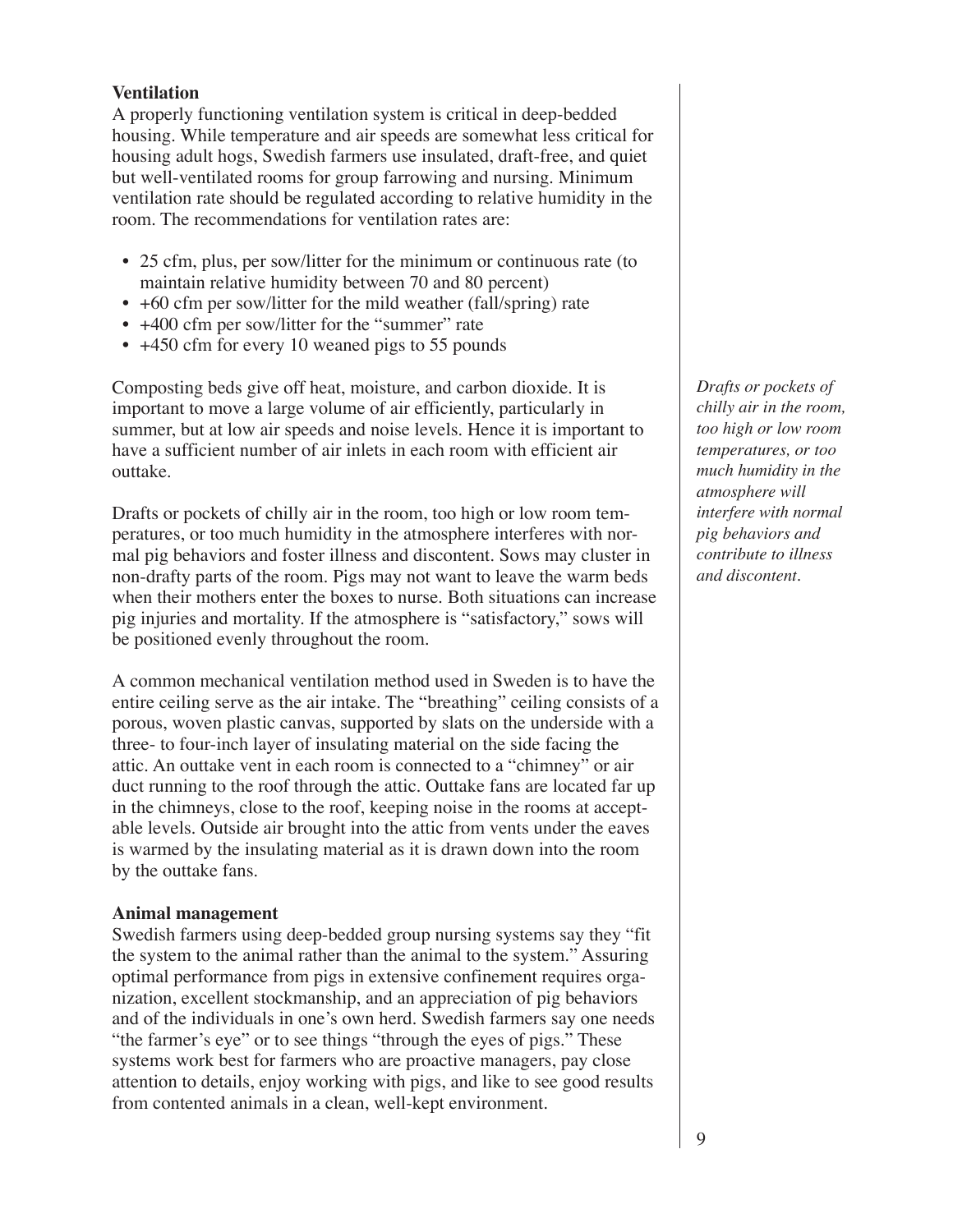#### **Production**

Swedish farmers keep sows to tight cycles, skipping no heats. On average, in established systems, sows are past their fifth parity before they are culled. Table 1 compares averages from herds using the Västgötamodellen group nursing system with averages from other herds in the district covered by Scan-Farmek, a regional division of the Swedish farmers' meat marketing cooperative.

|                                                                           | Västgötaherds | <b>Other herds</b> |
|---------------------------------------------------------------------------|---------------|--------------------|
| Number of herds                                                           | 49            | 296                |
| Average number of sows and gilts                                          | 95.2          | 77.9               |
| Farrowing interval, days                                                  | 165.8         | 169.0              |
| Days, weaning to first                                                    |               |                    |
| insemination/mating                                                       | 6.7           | 6.8                |
| Conception rate                                                           | 91.2          | 87.6               |
| Percent gilt litters                                                      | 17.7          | 23.7               |
| Liveborn per litter                                                       | 11.0          | 11.0               |
| Stillborn per litter                                                      | .7            | .9                 |
| Weaned pigs per litter                                                    | 9.4           | 9.3                |
| Weaned pigs per sow and year                                              | 20.7          | 20.1               |
| Age at 60 pounds, days                                                    | 80.7          | 86.0               |
| 100F<br>$\mathbf{D}$ $\mathbf{I}$ $\mathbf{M}$ $\mathbf{U}$<br>$\sqrt{2}$ |               |                    |

**Table 1. Herd Average Comparisons: Västgötaherds and others in Scan-Farmek.**

 *(Source: Barbro Mattsson, 1995)*

# **Getting Started**

The Swedish deep-bedded group nursing model has been refined over a period of eight to 10 years. Swedish hog farmers also have nearly 20 years of experience with loose-housing dry sows in groups on deep-straw beds. It is recommended that a new producer rely heavily on Swedish experiences. Some modifications—for example, to accommodate climate extremes—may be needed. But other tempting adaptations may already have been tried, found wanting, and discarded by Swedish farmers.

This model is a system of interrelated parts where details count. Consistent and attentive management is critical to success. Because "preventive" maintenance is so vital, adoption requires time and patience to learn new skills and stay on top of things. We do not recommend starting without guidance from those who have experience with the system or if the hog enterprise will not have a high priority on your farm.

Use gilts that have been reared in groups in loose housing, and that have been bred for broadly defined maternal qualities (i.e., not just prolificacy or milking, but care of the young). Swedish farmers also recommend that every gilt should "get a second chance."

It is suggested also that new adopters begin with deep-bedded group housing for gestating sows and planned production. Once they have learned to manage deep beds and mastered scheduling and managing dry sows in groups, producers might then move on to weaning pigs onto deep straw directly from farrowing pens, and from there to managing nursing sows in groups.

*Swedish farmers* have nearly 20 years *of experience with loose-housing dry sows in groups on deep-straw beds. It is recommended that a new producer rely heavily on Swedish experiences.*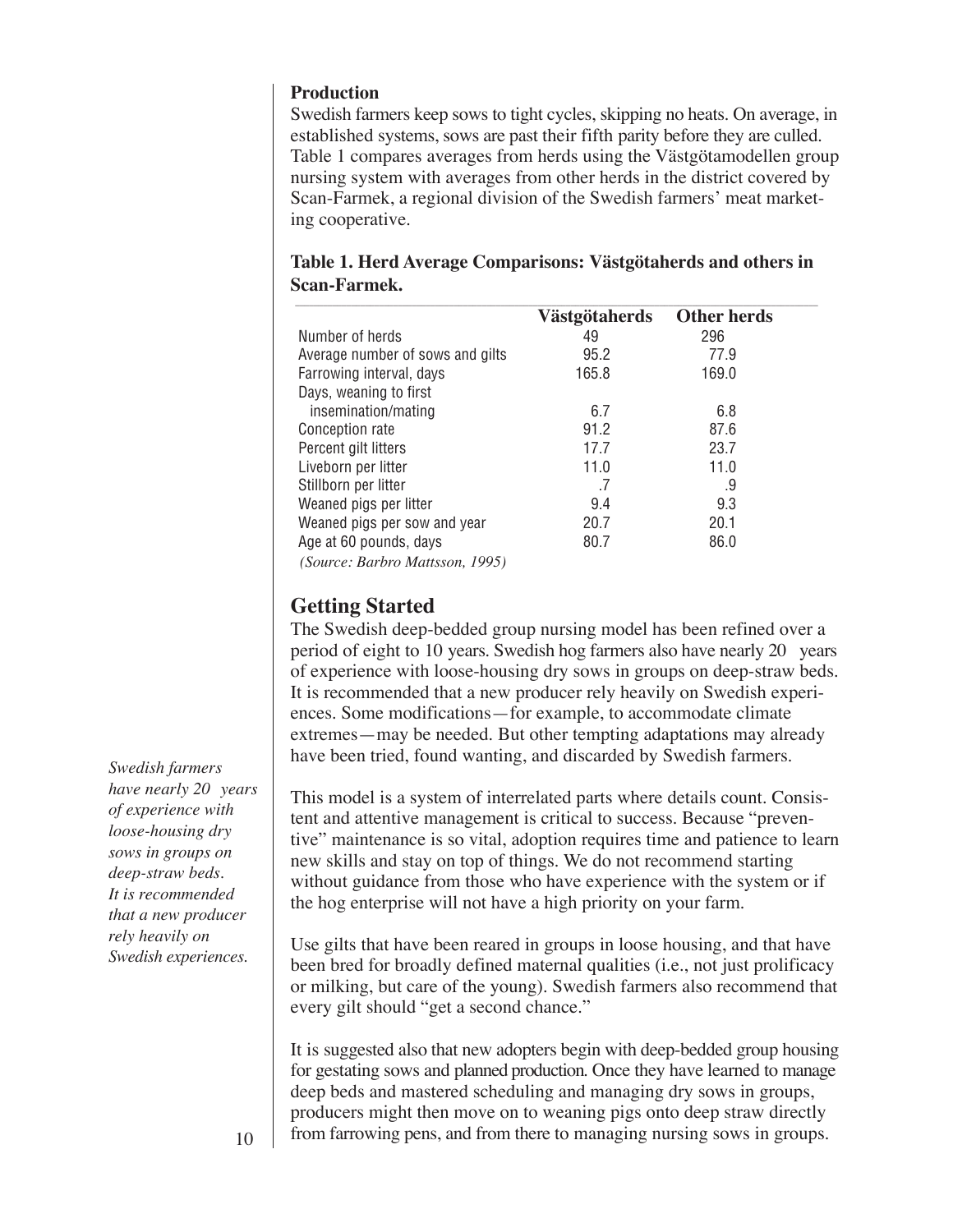Finally, do not mix intensive and extensive systems; that is, do not use farrowing crates after sows have been loosely confined in groups during gestation (use individual pens instead) and do not use boxes for farrowing after sows have been kept in crates during gestation. The transition between systems can increase sows' stress levels and, consequently, have adverse impacts on liveborn results.

### **Other Information and Sources**

#### **Consultants**

Marlene Halverson Northfield, Minnesota 507-645-2478 phone and fax e-mail: ALM\_HALVERSM@carleton.edu

Mark Honeyman Ames, Iowa 515-294-4621 phone; 515-294-6210 fax e-mail: honeyman@iastate.edu

Dennis Kent Lewis, Iowa 712-769-2402 or 712-243-2729 phone; 712-769-2459 fax

Larry Jacobson St. Paul, Minnesota 612-625-8288 phone; 612-624-3005 fax e-mail: jacob007@maroon.tc.umn.edu

#### **Producers**

Tom and Sharon Van Milligen (since 1990) Bridgewater, NS, Canada 902-685-2449 phone; 902-685-3082 fax

Nolan and Susan Jungclaus (since 1995) Lake Lillian, MN 320-664-4843

Dan and Lorna and Colin and Carla Wilson (since 1996) Paullina, Iowa 712-448-3870; e-mail: dwilson712@aol.com

*Stalls for feeding sows individually in groups* (this entry is intended to provide information; it does not constitute an endorsement) BSM, Ltd., Canada Virgil Rueck, midwestern representative 217-388-2402 (or contact your local equipment dealer regarding access to BSM)